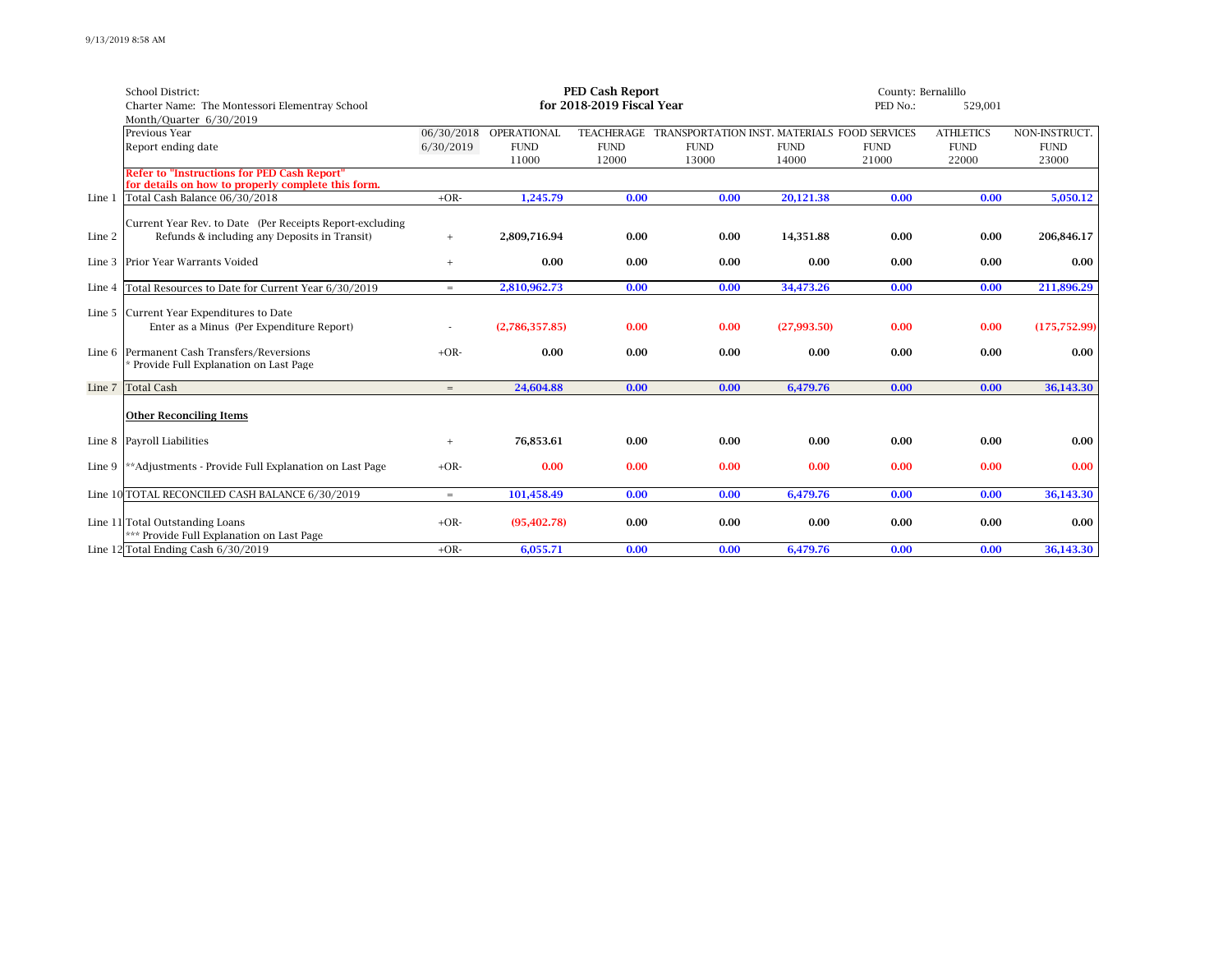|        | School District:<br>Charter Name: The Montessori Elementray School<br>Month/Quarter 6/30/2019            |        | <b>PED Cash Report</b><br>for 2018-2019 Fiscal Year          |                                                         |                                                       |                                                            | County:<br>PED No.:                                   |                                                         |                                                                         |
|--------|----------------------------------------------------------------------------------------------------------|--------|--------------------------------------------------------------|---------------------------------------------------------|-------------------------------------------------------|------------------------------------------------------------|-------------------------------------------------------|---------------------------------------------------------|-------------------------------------------------------------------------|
|        |                                                                                                          |        | <b>FEDERAL</b><br><b>FLOWTHROUGH</b><br><b>FUND</b><br>24000 | <b>FEDERAL</b><br><b>DIRECT</b><br><b>FUND</b><br>25000 | <b>LOCAL</b><br><b>GRANTS</b><br><b>FUND</b><br>26000 | <b>STATE</b><br><b>FLOWTHROUGH</b><br><b>FUND</b><br>27000 | <b>STATE</b><br><b>DIRECT</b><br><b>FUND</b><br>28000 | <b>LOCAL OR</b><br><b>STATE</b><br><b>FUND</b><br>29000 | <b>BOND</b><br><b>BUILDING</b><br>$\ensuremath{\mathrm{FUND}}$<br>31100 |
| Line 1 | Total Cash Balance 06/30/2018                                                                            | $=$    | 0.00                                                         | 0.00                                                    | 0.00                                                  | 0.00                                                       | 0.00                                                  | 0.00                                                    | 0.00                                                                    |
| Line 2 | Current Year Rev. to Date (Per Receipts Report-excluding<br>Refunds & including any Deposits in Transit) | $^{+}$ | 81,762.79                                                    | 0.00                                                    | 0.00                                                  | 5,382.50                                                   | 0.00                                                  | 0.00                                                    | 0.00                                                                    |
| Line 3 | Prior Year Warrants Voided                                                                               | $+$    | 0.00                                                         | 0.00                                                    | 0.00                                                  | 0.00                                                       | 0.00                                                  | 0.00                                                    | 0.00                                                                    |
| Line 4 | Total Resources to Date for Current Year 6/30/2019                                                       | $=$    | 81,762.79                                                    | 0.00                                                    | 0.00                                                  | 5,382.50                                                   | 0.00                                                  | 0.00                                                    | 0.00                                                                    |
|        | Line 5 Current Year Expenditures to Date<br>Enter as a Minus (Per Expenditure Report)                    |        | (81,762.79)                                                  | 0.00                                                    | 0.00                                                  | (5,382.50)                                                 | 0.00                                                  | 0.00                                                    | 0.00                                                                    |
|        | Line 6 Permanent Cash Transfers/Reversions<br>Provide Full Explanation on Last Page                      | $+OR-$ | 0.00                                                         | 0.00                                                    | 0.00                                                  | 0.00                                                       | 0.00                                                  | 0.00                                                    | 0.00                                                                    |
|        | Line 7 Total Cash                                                                                        | $=$    | 0.00                                                         | 0.00                                                    | 0.00                                                  | 0.00                                                       | 0.00                                                  | 0.00                                                    | 0.00                                                                    |
|        | <b>Other Reconciling Items</b>                                                                           |        |                                                              |                                                         |                                                       |                                                            |                                                       |                                                         |                                                                         |
|        | Line 8 Payroll Liabilities                                                                               | $+$    | 0.00                                                         | 0.00                                                    | 0.00                                                  | 0.00                                                       | 0.00                                                  | 0.00                                                    | 0.00                                                                    |
| Line 9 | **Adjustments - Provide Full Explanation on Last Page                                                    |        | 0.00                                                         | 0.00                                                    | 0.00                                                  | 0.00                                                       | 0.00                                                  | 0.00                                                    | 0.00                                                                    |
|        | Line 10 TOTAL RECONCILED CASH BALANCE 6/30/2019                                                          | $=$    | 0.00                                                         | 0.00                                                    | 0.00                                                  | 0.00                                                       | 0.00                                                  | 0.00                                                    | 0.00                                                                    |
|        | Line 11 Total Outstanding Loans<br>*** Provide Full Explanation on Last Page                             | $+OR-$ | 0.00                                                         | 0.00                                                    | 0.00                                                  | 0.00                                                       | 0.00                                                  | 0.00                                                    | 0.00                                                                    |
|        | Line 12 Total Ending Cash 6/30/2019                                                                      | $+OR-$ | 0.00                                                         | 0.00                                                    | 0.00                                                  | 0.00                                                       | 0.00                                                  | 0.00                                                    | 0.00                                                                    |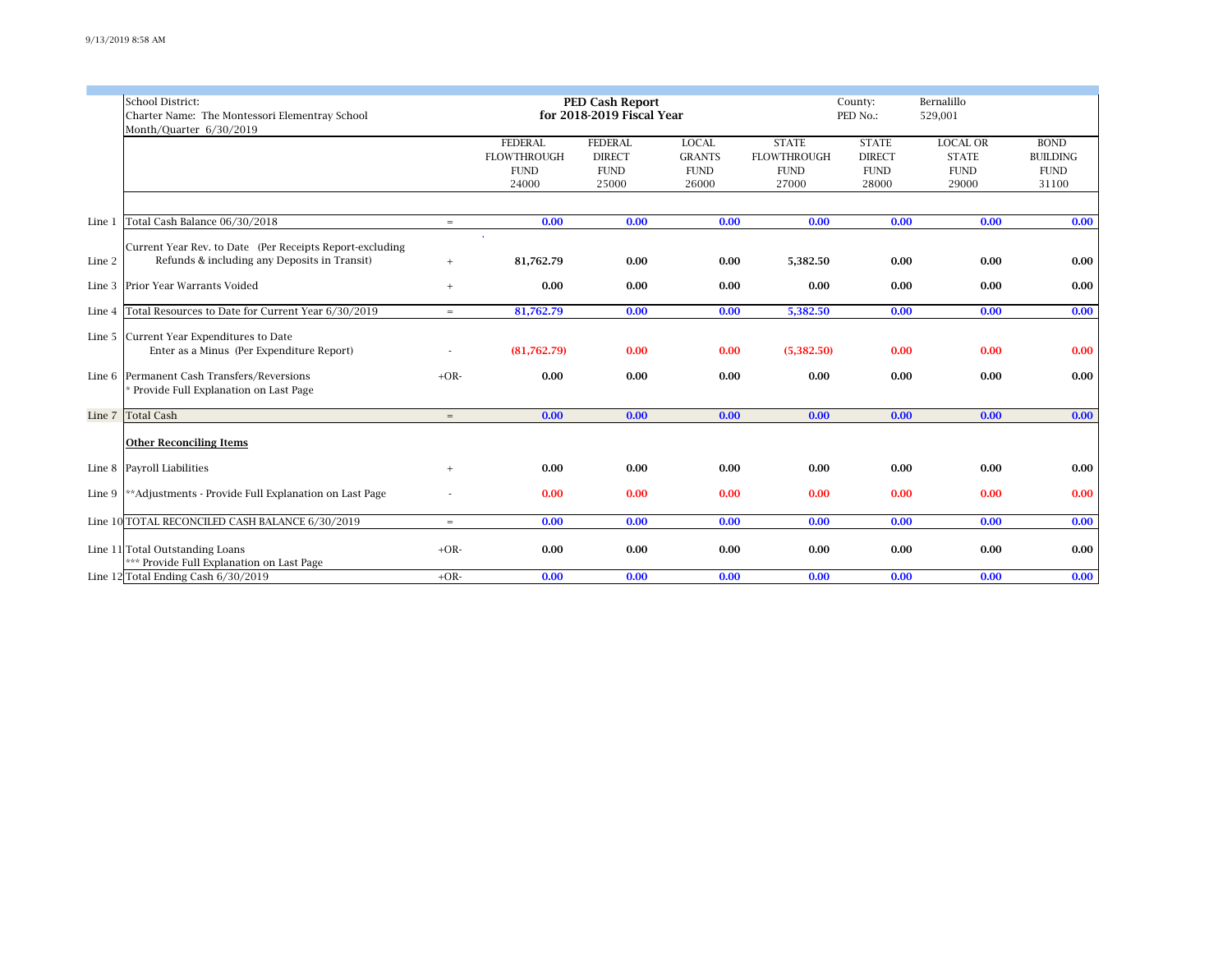|        | School District:<br>Charter Name: The Montessori Elementray School<br>Month/Ouarter 6/30/2019            |          |               | <b>PED Cash Report</b><br>for 2018-2019 Fiscal Year | County:<br>PED No.: | Bernalillo<br>529,001                                                                                                                                                              |                |                     |                    |
|--------|----------------------------------------------------------------------------------------------------------|----------|---------------|-----------------------------------------------------|---------------------|------------------------------------------------------------------------------------------------------------------------------------------------------------------------------------|----------------|---------------------|--------------------|
|        |                                                                                                          |          | 31200         | 31300                                               | 31400               | PUBLIC SCHOOL SPECIAL CAPITAL SPECIAL CAPITAL SPECIAL CAPITAL CAPITAL IMPROV CAPITAL IMPROV. CAPITAL IMPROV.<br>CAPITAL OUTLAY OUTLAY LOCAL  OUTLAY STATE  OUTLAY FEDERAL<br>31500 | HB 33<br>31600 | SB9- STATE<br>31700 | SB9-LOCAL<br>31701 |
|        |                                                                                                          |          |               |                                                     |                     |                                                                                                                                                                                    |                |                     |                    |
| Line 1 | Total Cash Balance 06/30/2018                                                                            | $=$      | 0.00          | 0.00                                                | 0.00                | 0.00                                                                                                                                                                               | 882,752.78     | 0.00                | 232,260.11         |
| Line 2 | Current Year Rev. to Date (Per Receipts Report-excluding<br>Refunds & including any Deposits in Transit) | $+$      | 231,642.75    | 0.00                                                | 0.00                | 0.00                                                                                                                                                                               | 278,643.29     | 0.00                | 137,556.60         |
| Line 3 | Prior Year Warrants Voided                                                                               | $+$      | 0.00          | 0.00                                                | 0.00                | 0.00                                                                                                                                                                               | 0.00           | 0.00                | 0.00               |
| Line 4 | Total Resources to Date for Current Year 6/30/2019                                                       | $=$ $\,$ | 231,642.75    | 0.00                                                | 0.00                | 0.00                                                                                                                                                                               | 1,161,396.07   | 0.00                | 369,816.71         |
|        | Line 5 Current Year Expenditures to Date<br>Enter as a Minus (Per Expenditure Report)                    |          | (308, 857.00) | 0.00                                                | (18, 188.53)        | 0.00                                                                                                                                                                               | (21, 153.95)   | 0.00                | (78,917,36)        |
|        | Line 6 Permanent Cash Transfers/Reversions<br>Provide Full Explanation on Last Page                      | $+OR-$   | 0.00          | 0.00                                                | 0.00                | 0.00                                                                                                                                                                               | 0.00           | 0.00                | 0.00               |
| Line 7 | <b>Total Cash</b>                                                                                        | $=$      | (77, 214.25)  | 0.00                                                | (18, 188.53)        | 0.00                                                                                                                                                                               | 1,140,242.12   | 0.00                | 290,899.35         |
|        | <b>Other Reconciling Items</b>                                                                           |          |               |                                                     |                     |                                                                                                                                                                                    |                |                     |                    |
| Line 8 | Payroll Liabilities                                                                                      | $+$      | 0.00          | 0.00                                                | 0.00                | 0.00                                                                                                                                                                               | 0.00           | 0.00                | 0.00               |
| Line 9 | **Adjustments - Provide Full Explanation on Last Page                                                    |          | 1.051.67      | 0.00                                                | 0.00                | 0.00                                                                                                                                                                               | 0.00           | 0.00                | 0.00               |
|        | Line 10 TOTAL RECONCILED CASH BALANCE 6/30/2019                                                          | $=$      | (76, 162.58)  | 0.00                                                | (18, 188.53)        | 0.00                                                                                                                                                                               | 1,140,242.12   | 0.00                | 290,899.35         |
|        | Line 11 Total Outstanding Loans<br>*** Provide Full Explanation on Last Page                             | $+OR-$   | 77,214.25     | 0.00                                                | 18,188.53           | 0.00                                                                                                                                                                               | 0.00           | 0.00                | 0.00               |
|        | Line 12 Total Ending Cash 6/30/2019                                                                      | $+OR-$   | 1,051.67      | 0.00                                                | 0.00                | 0.00                                                                                                                                                                               | 1,140,242.12   | 0.00                | 290,899.35         |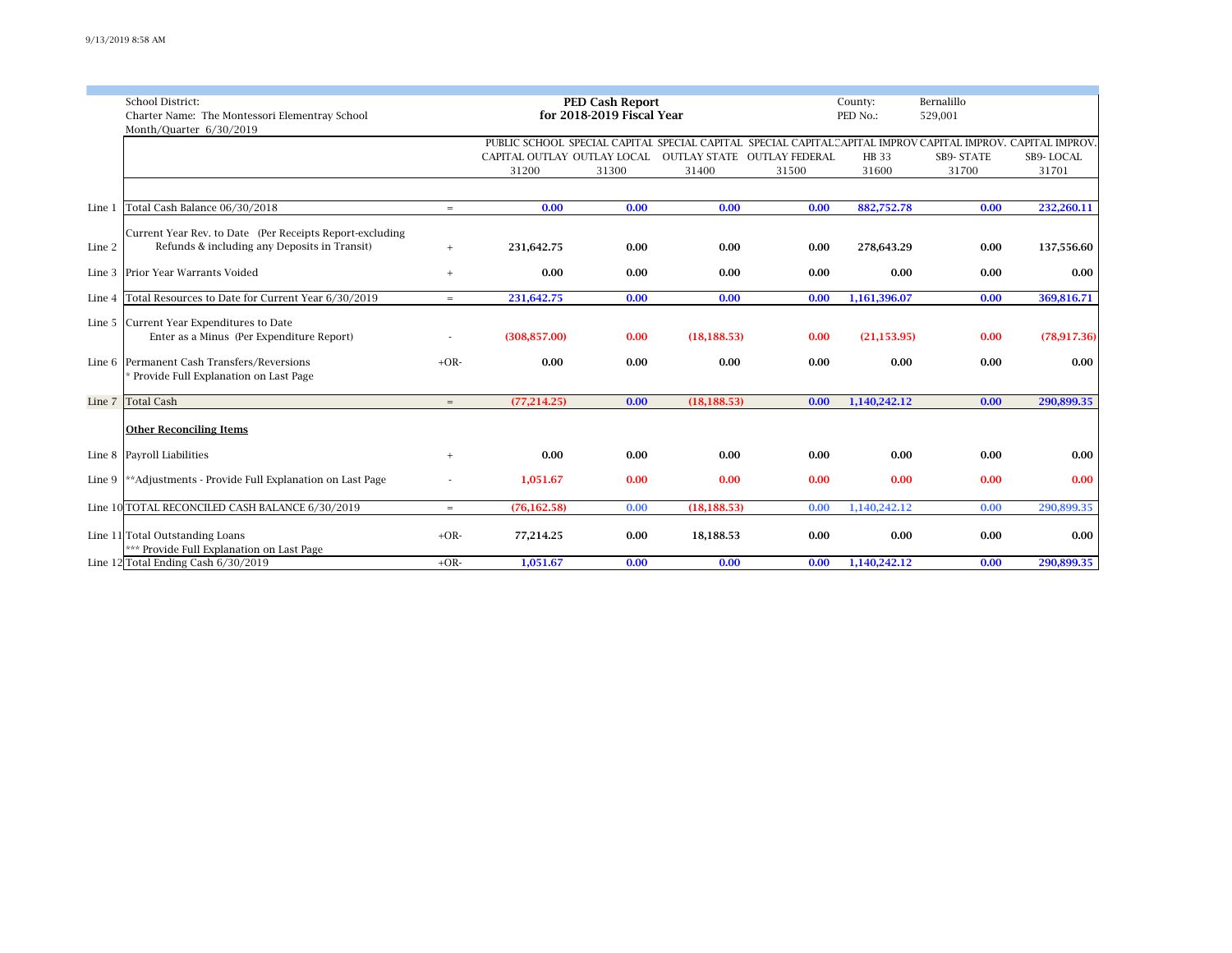|        | School District:                                         | PED Cash Report |                   |                           |             |                     |                      | Bernalillo          |                    |
|--------|----------------------------------------------------------|-----------------|-------------------|---------------------------|-------------|---------------------|----------------------|---------------------|--------------------|
|        | Charter Name: The Montessori Elementray School           |                 |                   | for 2018-2019 Fiscal Year |             |                     | PED No.:             | 529,001             |                    |
|        | Month/Quarter 6/30/2019                                  |                 |                   |                           |             |                     |                      |                     |                    |
|        |                                                          |                 | <b>ENERGY</b>     | ED. TECH                  | PSCOC 20%   | <b>DEBT SERVICE</b> | <b>DEFERRED SICK</b> | ED TECH DEBT        | <b>GRAND TOTAL</b> |
|        |                                                          |                 | <b>EFFICIENCY</b> | <b>EOUIP ACT</b>          | <b>FUND</b> | <b>FUND</b>         | <b>LEAVE FUND</b>    | <b>SERVICE FUND</b> | <b>ALL FUNDS</b>   |
|        |                                                          |                 | 31800             | 31900                     | 32100       | 41000               | 42000                | 43000               |                    |
|        |                                                          |                 |                   |                           |             |                     |                      |                     |                    |
|        |                                                          |                 |                   |                           |             |                     |                      |                     |                    |
| Line 1 | Total Cash Balance 06/30/2018                            | $=$             | 0.00              | 0.00                      | 0.00        | 0.00                | 0.00                 | 0.00                | 1,141,430.18       |
|        |                                                          |                 |                   |                           |             |                     |                      |                     |                    |
|        | Current Year Rev. to Date (Per Receipts Report-excluding |                 |                   |                           |             |                     |                      |                     |                    |
| Line 2 | Refunds & including any Deposits in Transit)             | $+$             | 0.00              | 0.00                      | 0.00        | 0.00                | 0.00                 | 0.00                | 3,765,902.92       |
|        |                                                          |                 |                   |                           |             |                     |                      |                     |                    |
| Line 3 | Prior Year Warrants Voided                               | $+$             | 0.00              | 0.00                      | 0.00        | 0.00                | 0.00                 | 0.00                | 0.00               |
|        |                                                          |                 |                   |                           |             |                     |                      |                     |                    |
|        | Total Resources to Date for Current Year 6/30/2019       | $=$             | 0.00              | 0.00                      | 0.00        | 0.00                | 0.00                 | 0.00                | 4,907,333.10       |
|        |                                                          |                 |                   |                           |             |                     |                      |                     |                    |
|        | Line 5 Current Year Expenditures to Date                 |                 |                   |                           |             |                     |                      |                     |                    |
|        | Enter as a Minus (Per Expenditure Report)                |                 | 0.00              | 0.00                      | 0.00        | 0.00                | 0.00                 | 0.00                | (3,504,366.47)     |
|        |                                                          |                 |                   |                           |             |                     |                      |                     |                    |
|        | Line 6 Permanent Cash Transfers/Reversions               | $+OR-$          | 0.00              | 0.00                      | 0.00        | 0.00                | 0.00                 | 0.00                | 0.00               |
|        | * Provide Full Explanation on Last Page                  |                 |                   |                           |             |                     |                      |                     |                    |
|        |                                                          |                 |                   |                           |             |                     |                      |                     |                    |
|        | Line 7 Total Cash                                        | $=$             | 0.00              | 0.00                      | 0.00        | 0.00                | 0.00                 | 0.00                | 1,402,966.63       |
|        |                                                          |                 |                   |                           |             |                     |                      |                     |                    |
|        | <b>Other Reconciling Items</b>                           |                 |                   |                           |             |                     |                      |                     |                    |
|        |                                                          |                 |                   |                           |             |                     |                      |                     |                    |
| Line 8 | Payroll Liabilities                                      | $+$             | 0.00              | 0.00                      | 0.00        | 0.00                | 0.00                 | 0.00                | 76,853.61          |
|        |                                                          |                 |                   |                           |             |                     |                      |                     |                    |
| Line 9 | **Adjustments - Provide Full Explanation on Last Page    |                 | 0.00              | 0.00                      | 0.00        | 0.00                | 0.00                 | 0.00                | 1,051.67           |
|        |                                                          |                 |                   |                           |             |                     |                      |                     |                    |
|        | Line 10 TOTAL RECONCILED CASH BALANCE 6/30/2019          | $=$             | 0.00              | 0.00                      | 0.00        | 0.00                | 0.00                 | 0.00                | 1,480,871.91       |
|        |                                                          |                 |                   |                           |             |                     |                      |                     |                    |
|        | Line 11 Total Outstanding Loans                          | $+OR-$          | 0.00              | 0.00                      | 0.00        | 0.00                | 0.00                 | 0.00                | 0.00               |
|        | *** Provide Full Explanation on Last Page                |                 |                   |                           |             |                     |                      |                     |                    |
|        | Line 12 Total Ending Cash 6/30/2019                      | $+OR-$          | 0.00              | 0.00                      | 0.00        | 0.00                | 0.00                 | 0.00                | 1.480.871.91       |